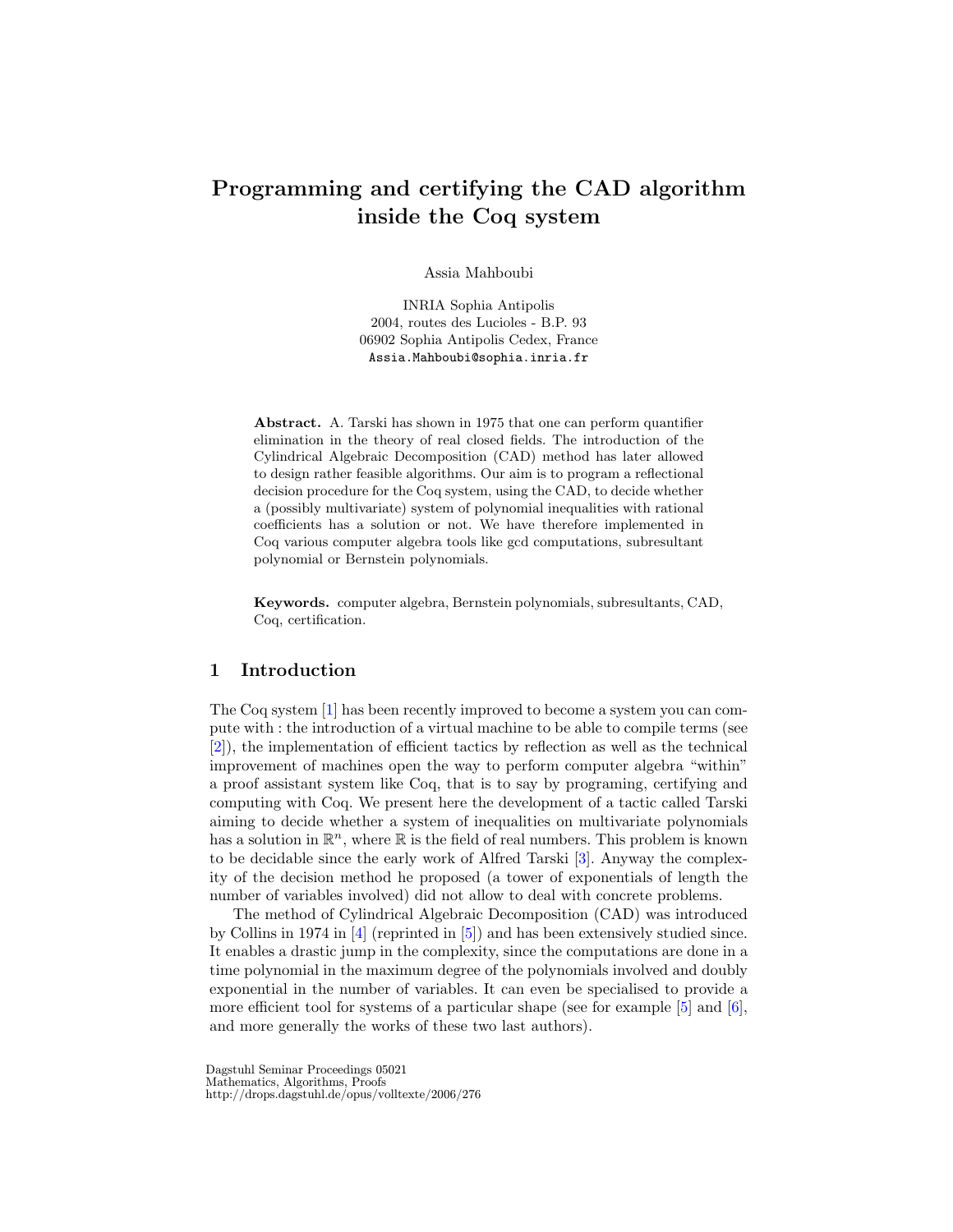Anyway, this complexity is still big, and the algorithm is not a straightforward one. In fact, computer algebra systems does not always provide such a tool. For example Maple does only provide a procedure allowing the user to isolate the roots of univariate polynomials, called realroot. Up to our knowledge, quantifier elimination over real numbers by CAD has only been implemented in the Mathematica [\[7\]](#page-17-3) computer algebra system. It is also available in the REDLOG system [\[8\]](#page-17-4),which is an extension of the REDUCE computer algebra system, but this does not use CAD. Such an implementation has also been developed in the Axiom [\[9\]](#page-17-5) system but the code seems to be deprecated by now. Nevertheless there also exists a system dedicated to this method, called QEPCAD [\[10\]](#page-17-6). The CAD algorithm proceeds by eliminating successively the variables of the initial problem, using a projection operator, which may vary. In QEPCAD, this projection operator can be customized by the user to suit best the problem.

Up to our knowledge, no such decision procedure is available at the present time in an other proof assistant, excepted an ongoing work (not yet documented) by S. McLaughlin and J.Harrison, in the HOL Light system [\[11\]](#page-17-7). We have already built an other prototype of such a decision tactic for real numbers, using a method due to Hörmander, and this work is described in  $[12]$ . This method is really an elementary one, using repeted applications of the intermediate value theorem, but its complexity is as bad as Tarski's one. This tool was using an external oracle programmed in Objective Caml, and proved the generated traces of the computations. Hence the algorithm was not proved correct.

Our aim in this project is to program a generic algorithm of CAD to build the expected decisions procedure, using Coq as a functional typed programming language. Then we will prove the correction of the required specifcations of the functions we have implemented, again in the Coq system. This will allow to build a tactic, that is to say an automatic tool which will solve the goals being conjunction of polynomial inequalities over real numbers. This should provide a useful tool for the proofs in real analysis and geometry, where such goals are very frequent and often tedious. But this would also show that the Coq system enables the certification of highly non-trivial computer algebra algorithms.

The main goal of this paper is to describe the algorithm we have implemented for the decision procedure and the related formalisation issues. The two first sections detail the unfolding of the algorithm, first for the univariate problem, then for the multivariate, general case. The third section is dedicated to a simple example. Finally we will mention the formalisation choices made for the basic objects handled during the computations : polynomials and rational numbers, before concluding.

## 2 Algorithm, univariate case

In this section and the next one, the aim is to describe the geometrical meaning of the cylindrical algebraic decomposition and the tools needed to make use of it. In this development, we follow the algorithms described in [\[13\]](#page-17-9). We will mainly recall the results that are stated in different chapters of this book (but it is our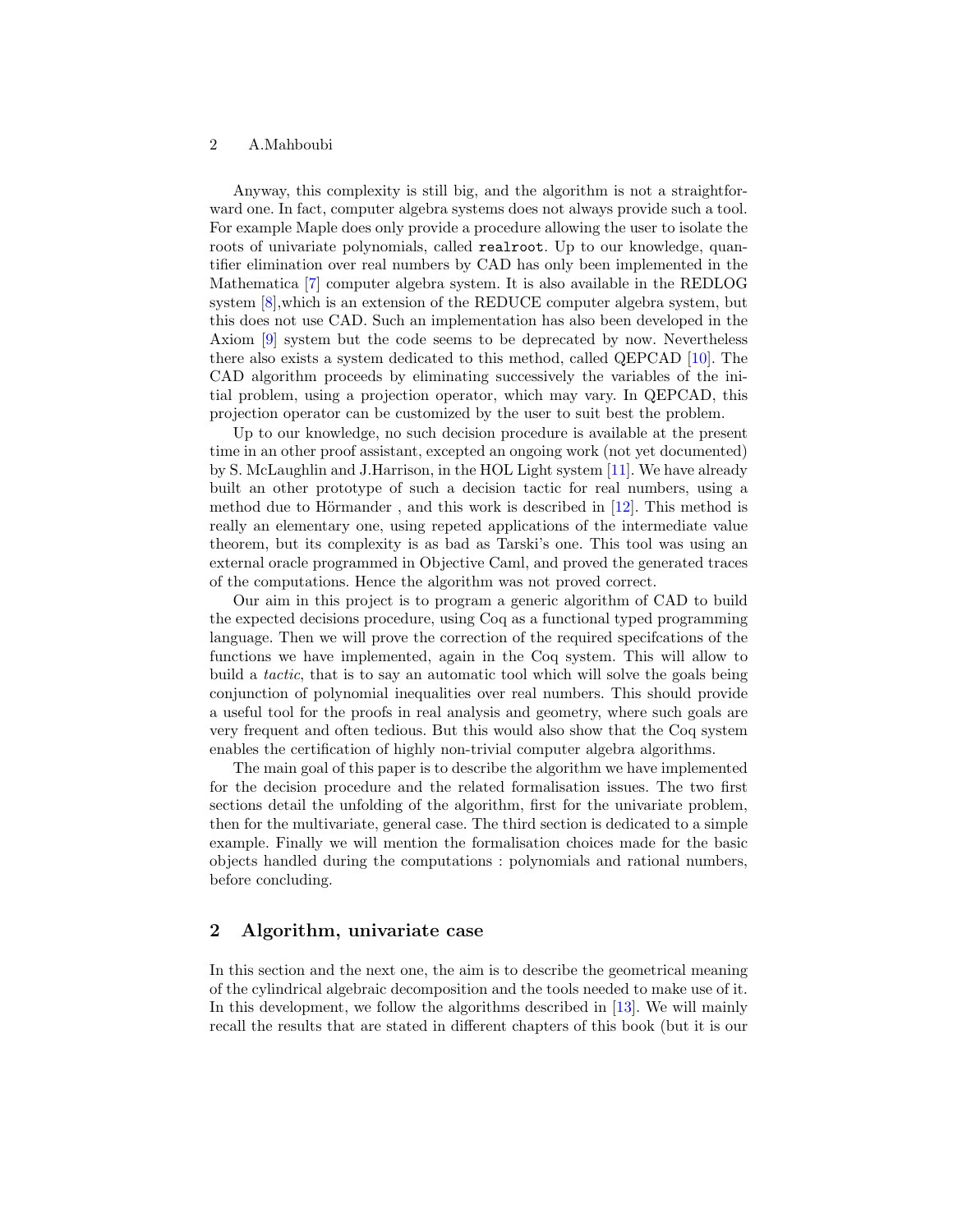own responsibility), and try to illustrate them with some examples or figures. The proofs we omit in these sections can always be found in [\[13\]](#page-17-9).

#### 2.1 Real closed fields

The underlying structure of the problem is the one of *real closed field*.

**Definition 1 (Real closed field).** Let  $(F, \leq)$  be a field totally ordered, such that  $\leq$  is compatible with the field operations (F is then called an ordered field).  $F$  is a real closed field if:

- every positive element of F is the sum of some squares of elements of F  $(F)$ is a real field)
- every polynomial in  $F[X]$  of odd degree has a root in  $F$ .

Example 1.  $\mathbb{R}$ , the field of real algebraic numbers,...

The following theorem states the main characteristic properties of a real closed field.

**Theorem 1.** If  $(F, \leq)$  is an ordered field, then the following properties are equivalent:

- F is real closed
- $-F[i] = F[X]/(X^2+1)$  is an algebraically closed field
- $-$  F is a real field and F itself is the only real field which is algebraic over F
- For any  $P \in F[X]$ , for every  $a < b \in F$ , if  $P(a)P(b) < 0$ , then there exists  $x \in F$  such that  $a < x < b$  and  $P(x) = 0$  (F has the intermediate value property).

Furthermore, the theory of real closed field admits quantifier elimination in the language of real ordered fields :

**Theorem 2 (Quantifier elimination).** Let  $\Phi(Y)$  be a formula in the language of ordered fields with coefficients in an ordered ring D contained in the real closed field F. Then there is a quantifier free formula  $\Psi(Y)$  with coefficients in D such that for every  $y \in R^k$ ,  $\Psi(y)$  is true if and only if  $\Phi(y)$  is true.

The problem we are interested in is a particular instance of quantifier elimination, where we are considering only existential formulae  $\Phi$ .

Remark 1. In the sequel, the real closed field for which the decision procedure is built will be supposed to be archimedian. A decision procedure by cylindrical algebraic decomposition is also possible for the non archimedian real closed fields but the algorithms, using Thom encodings, are more intricate, and we are here mainly interested by providing such a tool for the field of real numbers. Hence this archimedian real closed field will from now on supposed to be the set of real numbers and denoted by R.

To build a decision procedure from this theorem, we have to chose a field D over which sign and equality is decidable. In the sequel, the set of coefficients will be Q, the set of rational numbers.

Anyway all what follows remain valid for any archimedian real closed field and any polynomials with coefficients in a decidable subring.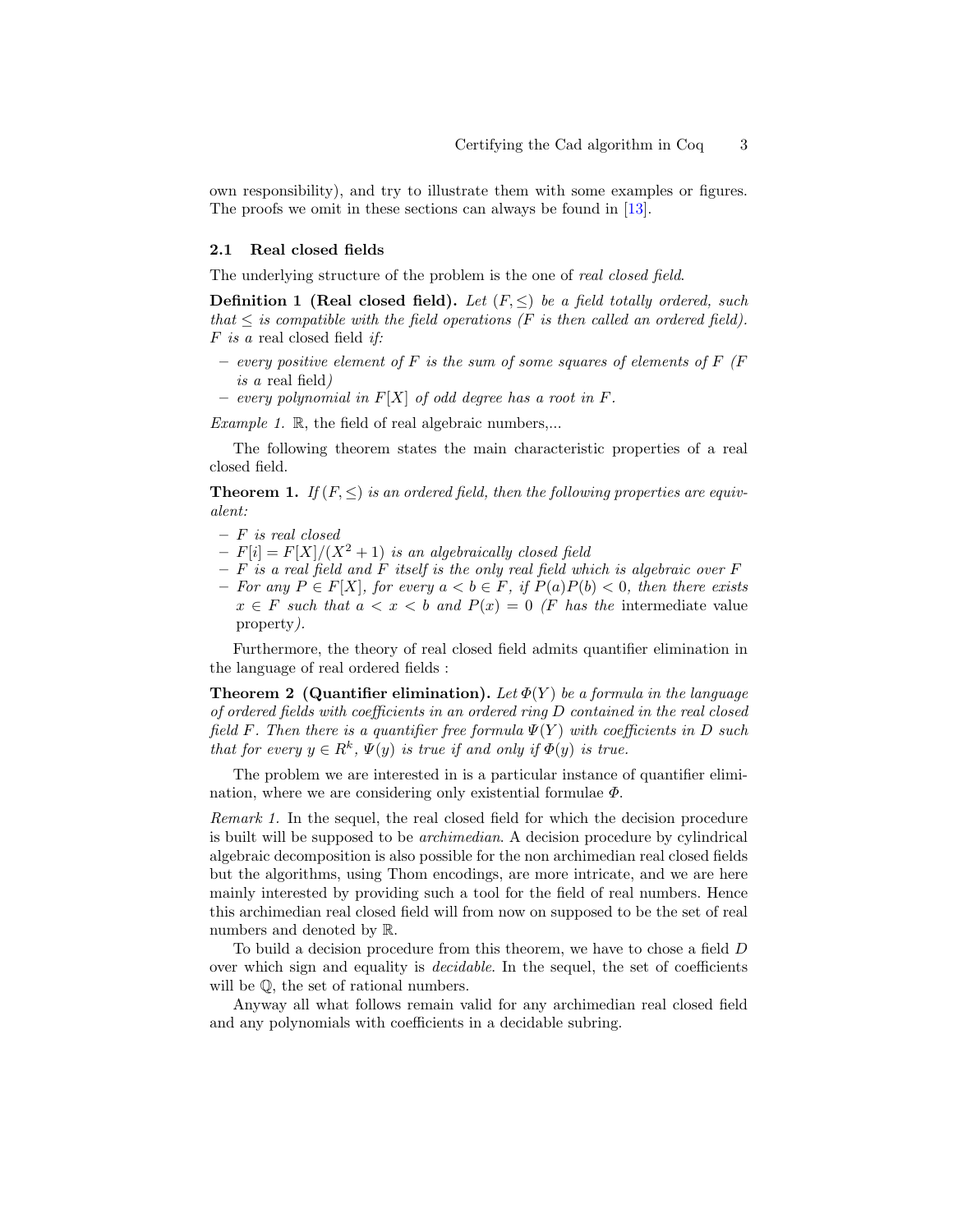#### 2.2 The univariate decision procedure

The univariate problem is the following : given a list of polynomials  $P_1, \ldots, P_k \in$  $\mathbb{Q}[X]$ , and a list of sign conditions  $\sharp_1, \ldots, \sharp_k \in \{ \leq, =, \geq \}$ , then we want to know whether or not there exists an  $x \in \mathbb{R}$  satisfying the following system of inequalities:

$$
P_1(x)\sharp_1 0 \wedge \cdots \wedge P_k(x)\sharp_k 0.
$$

To answer this question, we will compute all the conjunctions of signs that can be realised by the signs of the polynomials at a certain real point. In fact, we will compute an *isolating list* for the family.

**Definition 2 (Isolating list).** Let  $\mathcal{P} = P_1, \ldots, P_k$  be a finite list of polynomials in  $\mathbb{Q}[X]$ . Let Roots be the set of all the (real) roots of this polynomials :

$$
Roots := \{x \in \mathbb{R} \mid \exists i, P_i(x) = 0\}.
$$

An isolating list for  $P$  is a list  $L$  of disjoint rational points or closed intervals with rational endpoints, such that each element of Roots belongs to an element of L and each element of L contains exactly one element of Roots.

Hence the steps of the univariate decision procedure will be the following:

- Compute an ordered isolating list for the family. For each element of the list, remember the gcd of the polynomials it is a root thereof.
- For each element of the list, compute the sign of the polynomials which have a constant sign over this interval, simply by evaluating them at a rational point in the interval.
- Compute two rational points, one smaller than all the elements of the isolating list, and one bigger. Compute a rational point between every two consecutive elements of the isolating list. This is possible since the elements of the list are disjoint and have rational endpoints. We have built a list of rational points between the roots, where no polynomial of the family will be zero. Evaluate the polynomials at these rational points.

The vectors of sign conditions computed, first at each element of the isolating list, then at the rational points between roots, constitute an exhaustive sign table for the family of polynomials (thanks to the intermediate value property and to the correction of the isolating list).

#### <span id="page-3-0"></span>2.3 Computation of isolating lists

The first step of the computation is the restriction of the problem to a finite interval of the real line. This is possible using a straightforward lemma establishing bounds on the real roots of a polynomial from its coefficients.

Lemma 1 (Cauchy bounds on roots). Consider the polynomial :

$$
P = a_p X^p + \dots + a_q X^q, \quad p > q, \quad a_p a_q \neq 0
$$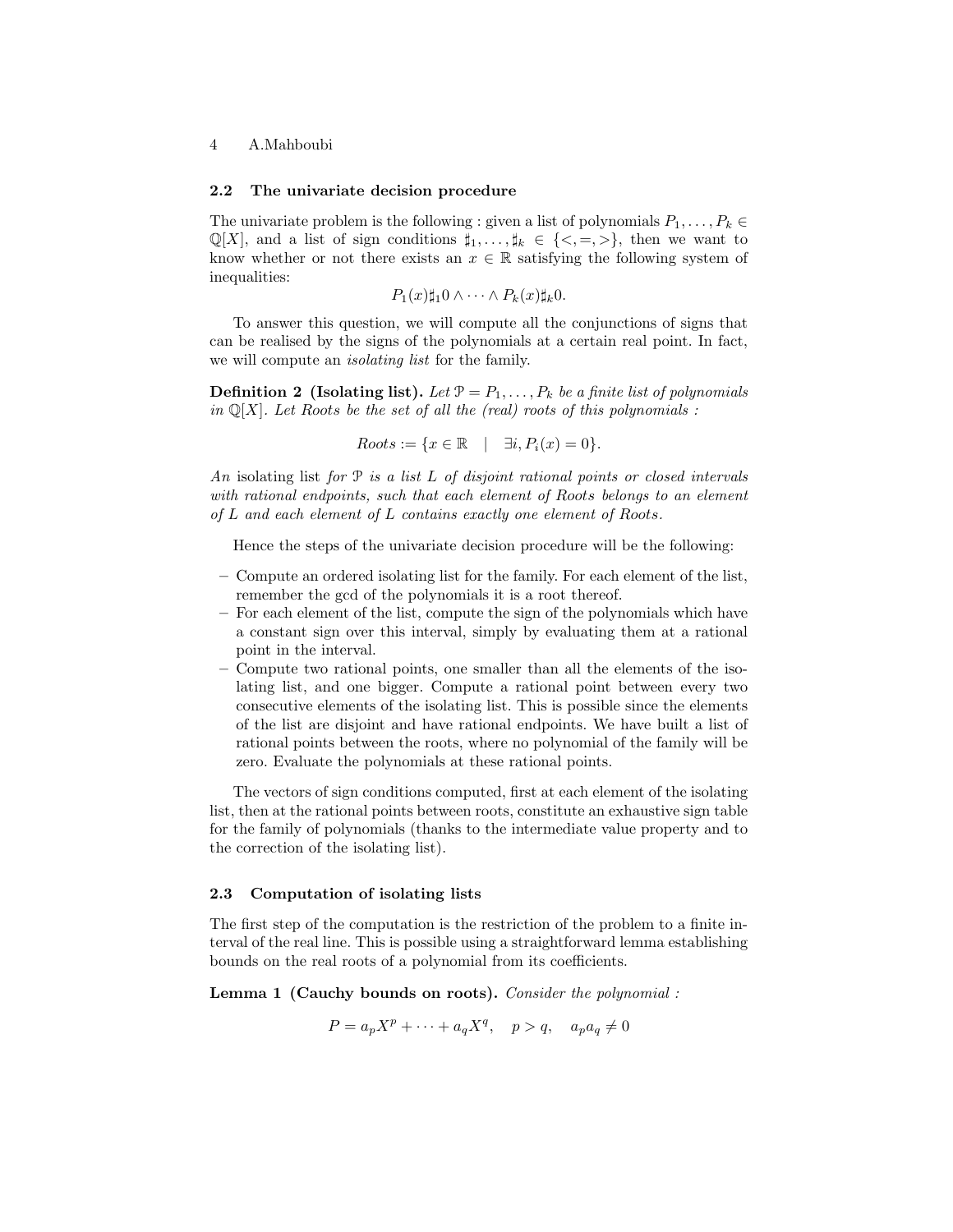Let

$$
C(P) = \sum_{q \le i \le p} \frac{|a_i|}{|a_p|}
$$

and

$$
c(P) = \sum_{q \le i \le p} \frac{|a_i|}{|a_q|}
$$

Then the absolute value of any root of P in  $\mathbb R$  is smaller than  $C(P)$  and bigger than  $c(P)$ .

Now we have to compute informations about the number of roots of a given polynomial on a given interval. This information can be read on the coefficients of a polynomial by looking at the number of sign changes in its coefficients, dropping the zeros.

**Theorem 3 (Descartes'law of signs).** Let  $P \in \mathbb{R}[X]$ . Let  $V(P)$  denote the number of sign changes in the list of coefficients of  $P$  and  $pos(P)$  denote the number of positive real roots of P, counted with multiplicities. Then:

 $– pos(P) \leq V(P)$  $-V(P) - pos(P)$  is even

Then, the main ingredient for the refining of the relevant intervals will be the coefficients of the polynomial in special basis called Bernstein basis.

**Definition 3 (Bernstein polynomials).** Let  $c, d \in \mathbb{Q}$ . The Bernstein polynomials of degree p for c, d are the:

$$
B_{p,i}(c,d) = \binom{p}{i} \frac{(X-c)^i(d-X)^{p-i}}{(d-c)^p} \quad 0 \le i \le p
$$

**Theorem 4 (Bernstein basis).** The Bernstein polynomials of degree p for c, d form a basis of the vector space of polynomials of degree  $\leq p$ .

Descartes's law of signs applied to the special case of coefficients in a Bernstein basis gives the following result.

**Theorem 5.** Let  $P \in \mathbb{R}[X]$  of degree p, and  $c < d \in \mathbb{Q}$ . Let  $V_b(P)$  denote the number of sign changes in the list of coefficients of P in the Bernstein basis of degree  $p$  for  $c, d$ . Then:

- If  $V_b(P) = 0$  then P has no root on  $[c, d]$
- If  $V_b(P) = 1$  and  $P(c)P(d) < 0$ , then P has exactly one root on  $|c, d|$
- Otherwise anything can happen (no root, a single one, several ones).

Furthermore, if P has either no root or exactly one root in  $[c, d]$ , and P has no complex root in  $\mathcal{C}(c, d-c) \cup \mathcal{C}(d, d-c)$ , where  $\mathcal{C}(x,r)$  is the complex disk of center  $x \in \mathbb{R}$  and radius r, then :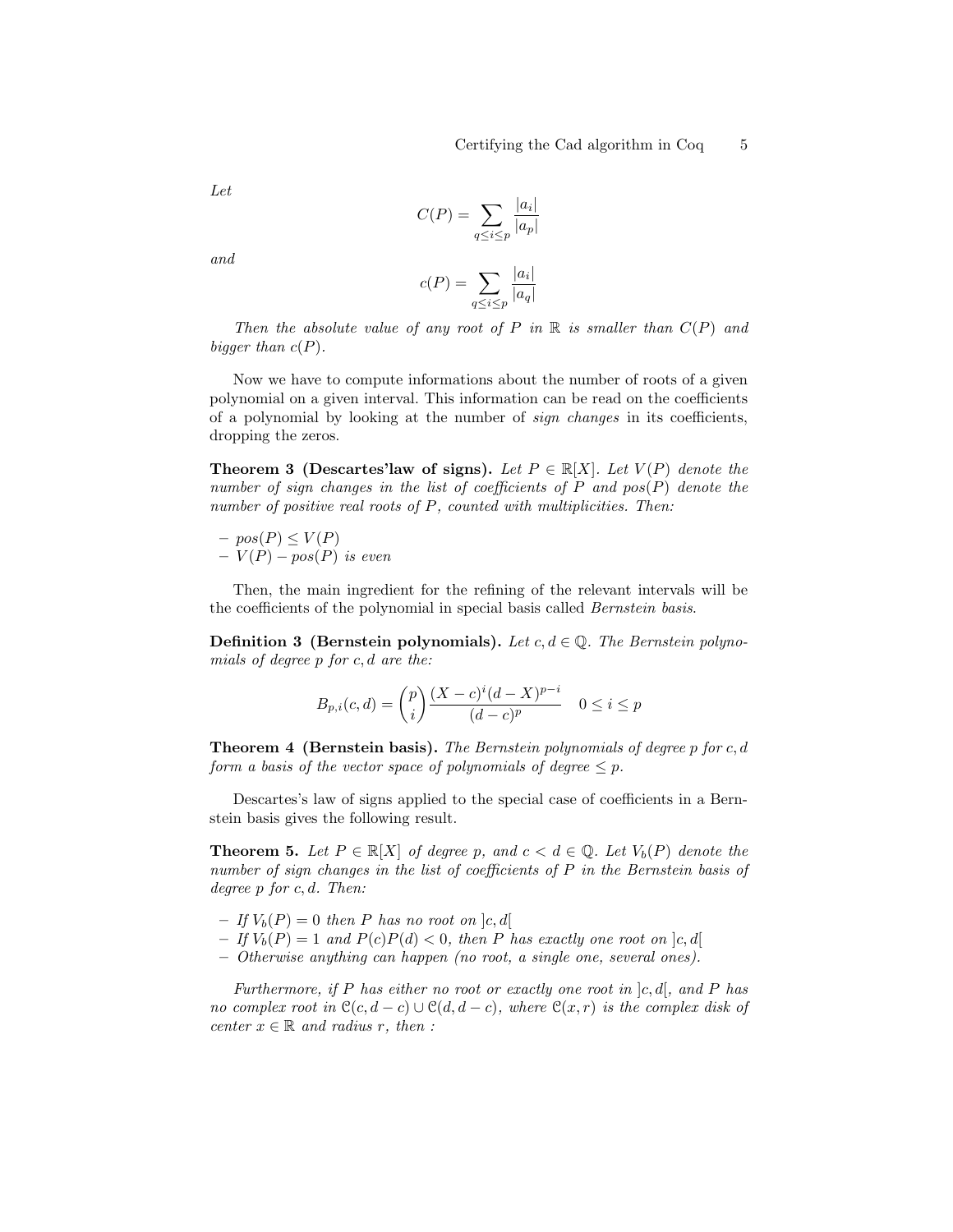$$
- V_b(P) = 0
$$
 iff P has no root on  $|c, d|$   
-  $V_b(P) = 1$  iff  $P(c)P(d) < 0$ , in this case P has exactly one root on  $|c, d|$ 

This theorem provides a tool to test an interval for the construction of an isolating list of a single polynomial, using the first part of the statement. If we are in the first case, then we know that the interval is not relevant. If we are in the second case, we can put this interval in the isolating list for the polynomial.

If we are in the last case, then we have to split the interval  $|c, d|$  and to work on each half, initiating a dichotomy process. The last part of the statement ensures that if we refine the initial interval enough, up to the point were we miss the possible roots in the complex plane, then we will have a precise answer, 0 or 1.

Notice that each time we refine an interval by splitting it into two parts, we need to compute again the coefficients of the polynomial in the new Bernstein basis associated to the new rational endpoints. There is in fact an efficient algorithm (linear in degree and bitsize of the coefficients) to compute both new lists of coefficients (one for each half), given the initial coefficients, the initial endpoints, and the point at which we will split (here the middle).

## <span id="page-5-0"></span>2.4 Description of the algorithm

Let us describe in details the computation of an isolating list for a family of two polynomials  $P_1$  and  $P_2$ . We will denote by  $Bern(P, a, c)$  the call to the function computing the number of sign changes in the list of coefficients of  $P$  in the Bernstein basis of degree  $deg(P)$  for a and b.

- Compute the bounds for the roots of  $P_1$  and  $P_2$ , then take the extrema A and  $B$  to get bounds on the roots of the family
- Compute an isolating list  $L_{P_1}$  for  $P_1$  on  $]A, B[$ :
	- if  $Bern(P_1, A, B) = 0$  then  $L_{P_1} = \{\}\$
	- if  $Bern(P_1, A, B) = 1$  then  $L_{P_1} = \{ |A, B| \}$
	- else if  $P_1(\frac{A+B}{2})=0$  then
		- ∗ compute  $L'_{P_1}$  an isolating list of  $P_1$  on  $A, \frac{A+B}{2}$ ,
		- ∗ compute  $L_{P_1}''$  an isolating list of  $P_1$  on  $\left[\frac{A+B}{2}, B\right],$
		- \*  $L_{P_1} = L'_{P_1} \cup L''_{P_1} \cup \{[\frac{A+B}{2}]\}$
	- and if  $P_1(\frac{A+B}{2}) \neq 0$  then
		- ∗ compute  $L'_{P_1}$  an isolating list of  $P_1$  on  $A, \frac{A+B}{2}$ ,
		- ∗ compute  $L_{P_1}''$  an isolating list of  $P_1$  on  $\left[\frac{A+B}{2}, B\right],$
		-
- $* L_{P_1} = L'_{P_1} \cup L''_{P_1}$ <br>
− if  $L_{P_1} = \{\}\$  then compute an isolating list for  $P_2$  on ]A, B[
- else for each element u of  $L_{P_1}$ , compute the sign of  $P_2$  on u:
	- if u is a single rational point then evaluate  $P_2$
	- if  $u = c, d$  then:
		- \* if  $Bern(P_2, c, d) = 0$ , then evaluate  $P_2$  at  $\frac{c+d}{2}$
		- ∗ if  $Bern(P_2, c, d) = 1$  then we have to decide  $P_1$  and  $P_2$  have here a common root or not. Let  $G$  be the greatest common divisor of  $P_1$ and  $P_2$ .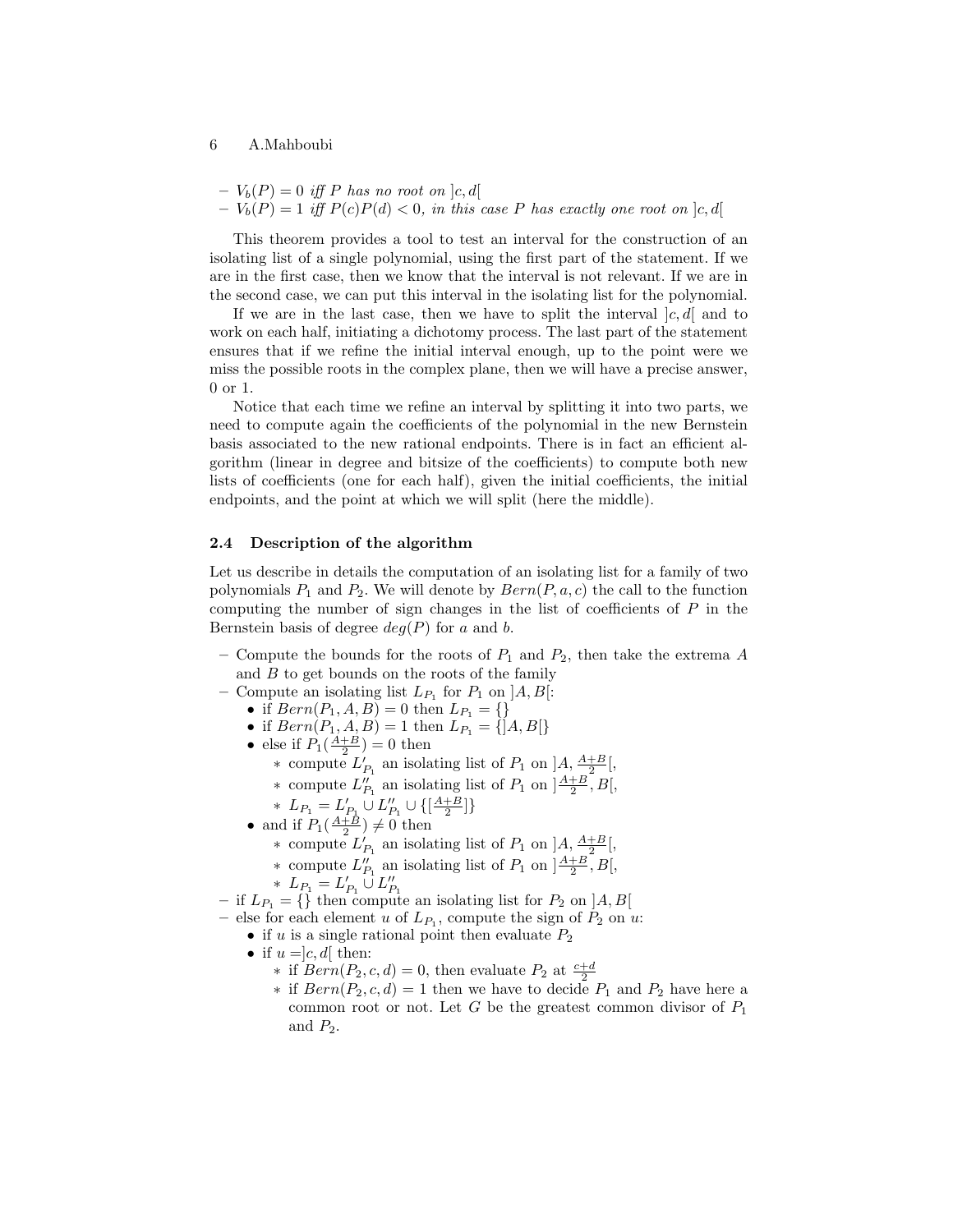- · if  $Bern(G, c, d) = 1$ , then the root is common
- · if  $Bern(G, c, d) = 0$ , then refine u to get an interval (or a single point)  $u'$  such that  $P_2$  has not root in  $u'$
- · if  $Bern(G, c, d) > 0$ , then refine u to get an interval (or a single point) falling in one of the previous cases, by splitting  $u$  and testing its middle and the two open halves

At that point we have built a refined isolating list  $L'_{P_1}$  for  $P_1$ , such that each element of  $L'_{P_1}$  is a root of  $P_2$  or an interval over which  $P_2$  has a constant sign, which has been computed

- For each interval between to consecutive elements of  $L'_{P_1}$ , compute an isolating list for  $P_2$  and the sign of  $P_1$  on these intervals. Merge these lists with  $L'_{P_1}$  to get  $L_{P_1,P_2}$ , an isolating list for the family.
- Compute the sign of  $P_1$  and  $P_2$  at A and B
- Compute the sign of  $P_1$  and  $P_2$  between to consecutive elements of  $L_{P_1,P_2}$ , by evaluating them at a rational point between them (the middle of the endpoints for example).

Remark 2. This is an outline of the method, and the implemented algorithm is slightly more complicated by some efficiency concerns : use of square-free parts when possible, remembering signs or gcd computations when it is useful...

# 3 Algorithm, multivariate case

In this section, we describe the algorithm of Cylindrical Algebraic Decomposition (CAD), which is the method to solve the existential decision problem for the theory of real numbers.

#### 3.1 The multivariate problem

Now, we will deal with multivariate polynomials. Given a list P of polynomials  $P_1, \ldots, P_k \in \mathbb{Q}[X_1, \ldots, X_n]$ , and a list of sign conditions  $\sharp_1, \ldots, \sharp_k \in \{<, =, >\},$ then we want to know whether or not there exists an  $\bar{x} \in \mathbb{R}^n$  satisfying the following system of inequalities:

$$
P_1(\overline{x})\sharp_1 0 \wedge \cdots \wedge P_k(\overline{x})\sharp_k 0.
$$

To answer this question, we will again compute all the vectors of signs of length k which can be realized by the evaluation of  $P_1, \ldots, P_k$  at a point  $\overline{x} \in \mathbb{R}^k$ . This requires the computation of an *adapted* partition of  $\mathbb{R}^k$  into a finite number of cells, meaning that on every cell, every polynomial of the family P has a constant sign. This will be done recursively, by successive elimination of the variables. Here is the outline of the method :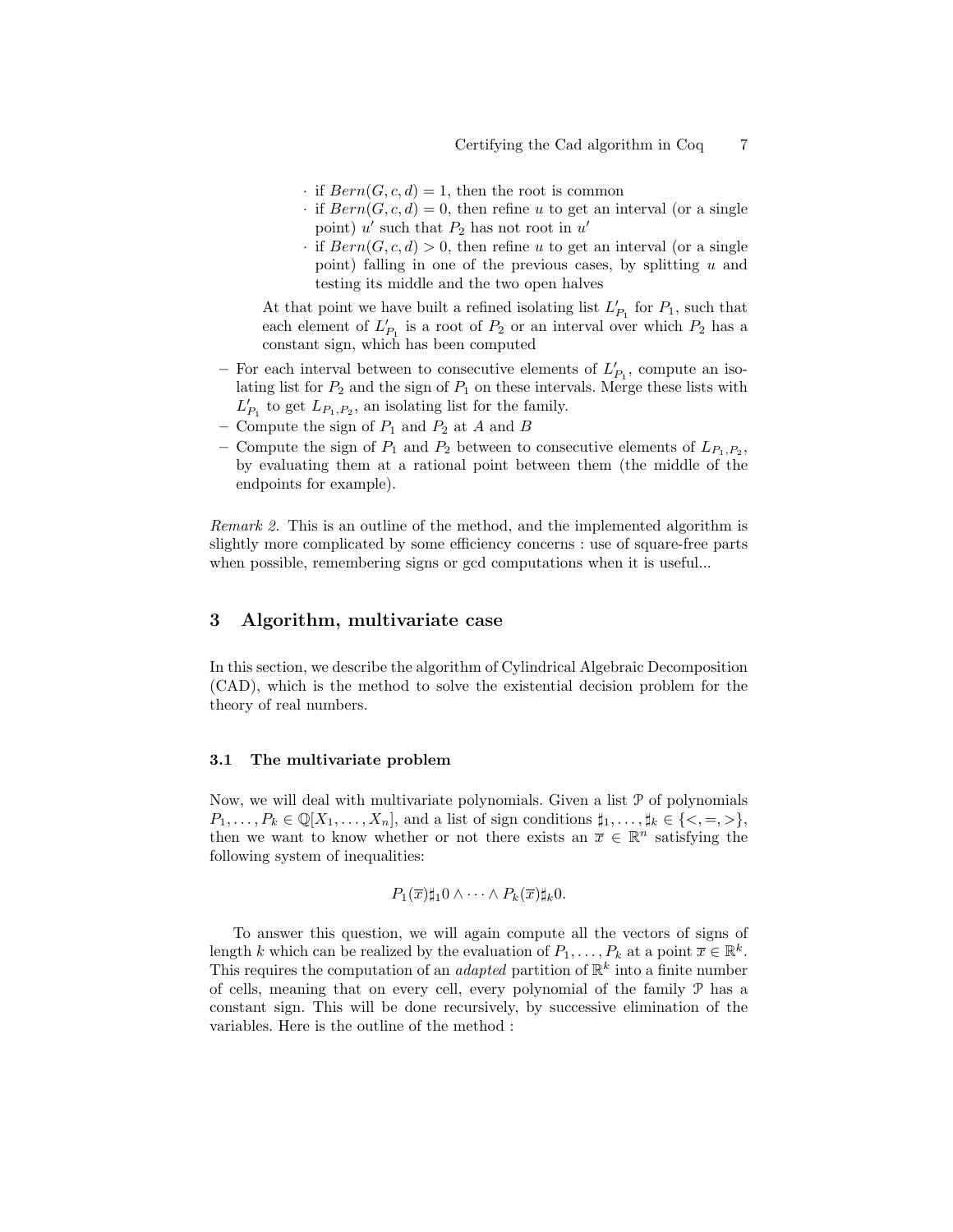$$
\mathbb{R}[X_1, \dots, X_n]
$$
\n
$$
\mathbb{R}[X_1, \dots, X_{n-1}]
$$
 Given a fam-  
\n
$$
\mathcal{P} = P_1, \dots, P_s
$$
\n*projection*\n
$$
\mathcal{Q} = Q_1, \dots, Q_t
$$
\n
$$
CAD \text{ and signs for } \mathcal{P} \longleftarrow \text{ lifting \n
$$
\text{p}^{hase}
$$
\n
$$
\text{CAD and signs for } \mathcal{Q}
$$
$$

 $\mathbb{R}^n$  $n \times n$ 

 $\mathbb{R}^{n-1}$ 

ily  $\mathcal P$  of polynomials in *n* variables, we compute a (possibly larger) new family  $\Omega$ , where  $X_n$  has been eliminated. The correction of the projection operator we use to eliminate  $X_n$  means that if we are given a certain partition  $S_{n-1}$  of  $\mathbb{R}^{n-1}$ adapted to the new family  $\mathbb{Q}$ , we are able to compute a partition  $\mathcal{S}_n$  adapted to the initial family P. A cell  $C_{\mathcal{P}} \subset \mathbb{R}^n$  of the new partition will be obtained by:

- − taking a cell  $D_0 \subset \mathbb{R}^{n-1}$  from the decomposition adapted to Q
- building the cylinder  $D_{\mathcal{P}} \times \mathbb{R} \subset \mathbb{R}^n$
- cutting it in "a polynomial way", that is to say:
	- either taking the intersection of this cylinder with the graph of a polynomial function
	- or taking the semi-cylinder above (resp. under) the graph of a polynomial function
	- or taking a part of the cylinder delimited by the graph of two polynomial functions.

The elements of  $S_n$  are called the cells of level n. The set of successive partitions  $S_n, \ldots, S_1$  is called a cylindrical decomposition of  $\mathbb{R}^n$ .

In the univariate case, the signs of a polynomial were determined by their evaluation at a rational point in the intervals of the isolating list not containing a root for this polynomial. The generalisation of this notion is the one of *cylindrical* sample point

**Definition 4 (Cylindrical set of sample points).** Let  $S := S_1, \ldots, S_n$  be a cylindrical decomposition of  $\mathbb{R}^n$ . A cylindrical set of sample points of S, A =  $A_1, \ldots, A_n$  is a list of n sets such that :

- $-$  for every i,  $1 \leq i \leq n$ ,  $A_i$  is a finite subset of  $\mathbb{R}^i$  which intersects every  $S \in \mathcal{S}_i$ .
- for every i,  $1 \leq i \leq n-1$ ,  $\pi_i(\mathcal{A}_{i+1}) = \mathcal{A}_i$ , where  $\pi_i$  is the projection from  $\mathbb{R}^{i+1}$  to  $\mathbb{R}^i$ , forgetting the last coordinate.

Now we can describe the algorithm of cylindrical algebraic decomposition. It computes a cylindrical set of sample points for a cylindrical decomposition adapted to a family of polynomials and the set of each polynomial on each cell. This is an outline of the different steps, which will be described hereafter. We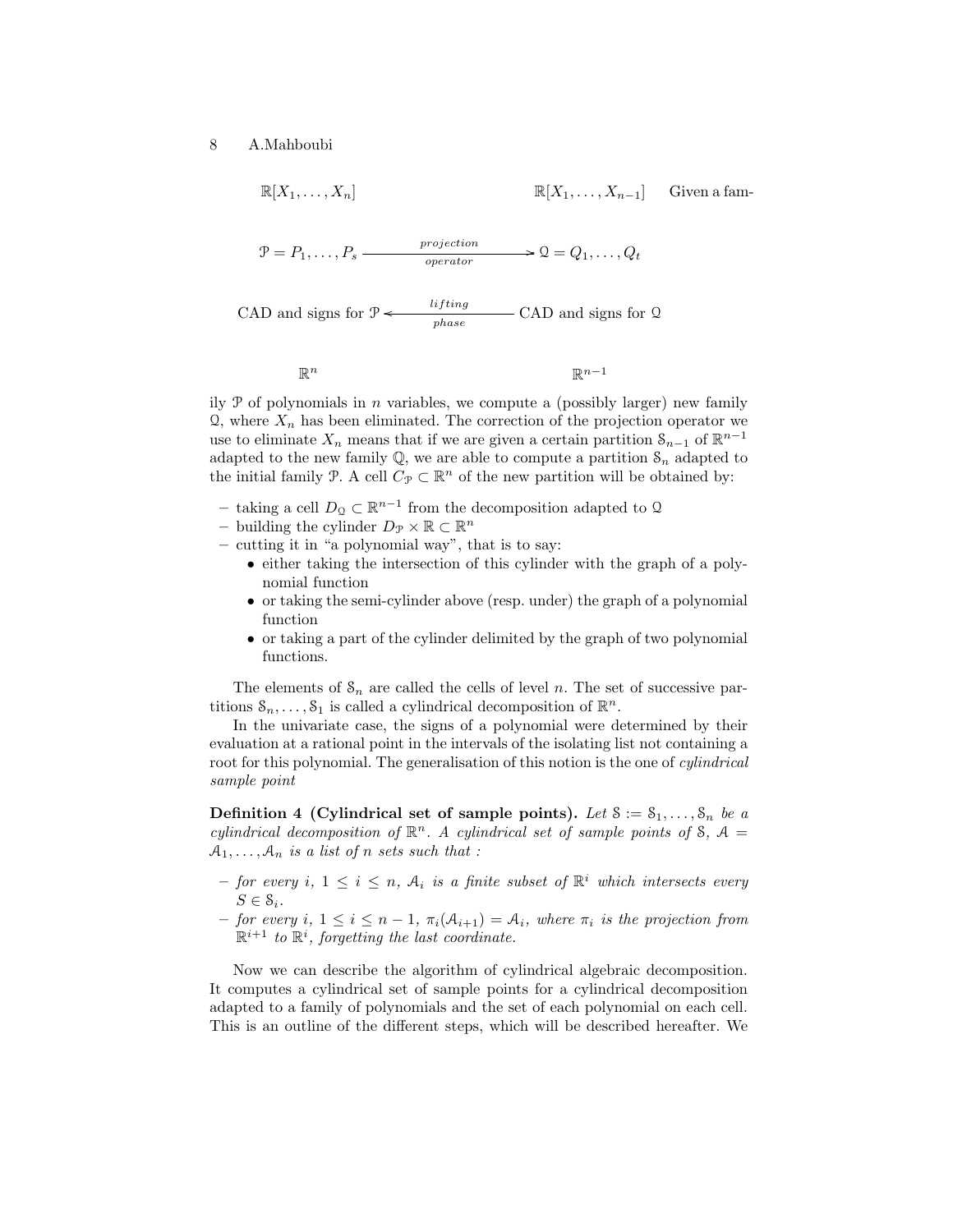will call  $Elim_{X_n}$  the projection operator mentioned above, which eliminate the variable  $X_n$  from the family. We want to compute a cylindrical decomposition for  $\mathcal{P} \subset \mathbb{Q}[X_1,\ldots,X_n]$ . Note that the order of the variables is important since it determines the order of their elimination.

- Initialisation: set  $C_n(\mathcal{P}) := \mathcal{P}$
- Elimination phase : compute  $C_i(\mathcal{P}) := Elim_{X_{i+1}}(C_{i+1}(\mathcal{P}))$  for  $i = n -$ 1, . . . , 1.
- Lifting phase:
	- Compute the sample points of the cells in  $S_1$  by characterising the roots of  $C_1(\mathcal{P})$  and choosing a point in each interval (for example take the middle, see [2.4\)](#page-5-0)
	- for every  $i = 2...n$ , compute the sample points of the cells of  $S_i$  from the sample point of  $S_{i-1}$ : consider, for every sample point x of a cell in  $S_{i-1}$ , the list L of non-zero polynomials  $P_i(x, X_i)$  with  $P_i$  in  $C_i(\mathcal{P})$ . Characterise the roots of  $L$  and choose a point in each interval they determine.
- Output the sample points of the cells of level n and the signs of  $P \in \mathcal{P}$  on the cells of level n.

Remark 3. The elimination phase corresponds of course to the application of the projection operator mentioned on the diagram.

The lifting phase builds the cells of level i given the set of cells of level  $i - 1$ . We have claimed this is possible by taking a cell of level  $i$ , building the cylinder above and cutting it in a polynomial way. Anyway we know that the behaviour of all the polynomials in  $C_i(\mathcal{P})$  is uniform on every cell of level i, with respect to the i − 1 first coordinates. This means that, to study the polynomials of  $C_i(\mathcal{P})$ over a cell  $D \in \mathcal{S}_{i-1}$ , we can choose an arbitrary point  $x \in \mathbb{R}^{i-1}$  in the cell  $D$ , and study the polynomials  $P(x, X_i)$ , for  $P \in C_i(\mathcal{P})$  instead. The result we will obtain on this line will remain valid for the whole cell. This is exactly what is meant by the fact that the cells of level  $i$  will be obtained by cutting the cylinders above the cells of level  $i - 1$  with graphs of functions (which are here moreover polynomials), which are in fact the roots of the polynomials in  $C_i(\mathcal{P})$  above this cylinder. An example is described on Figure [1.](#page-9-0)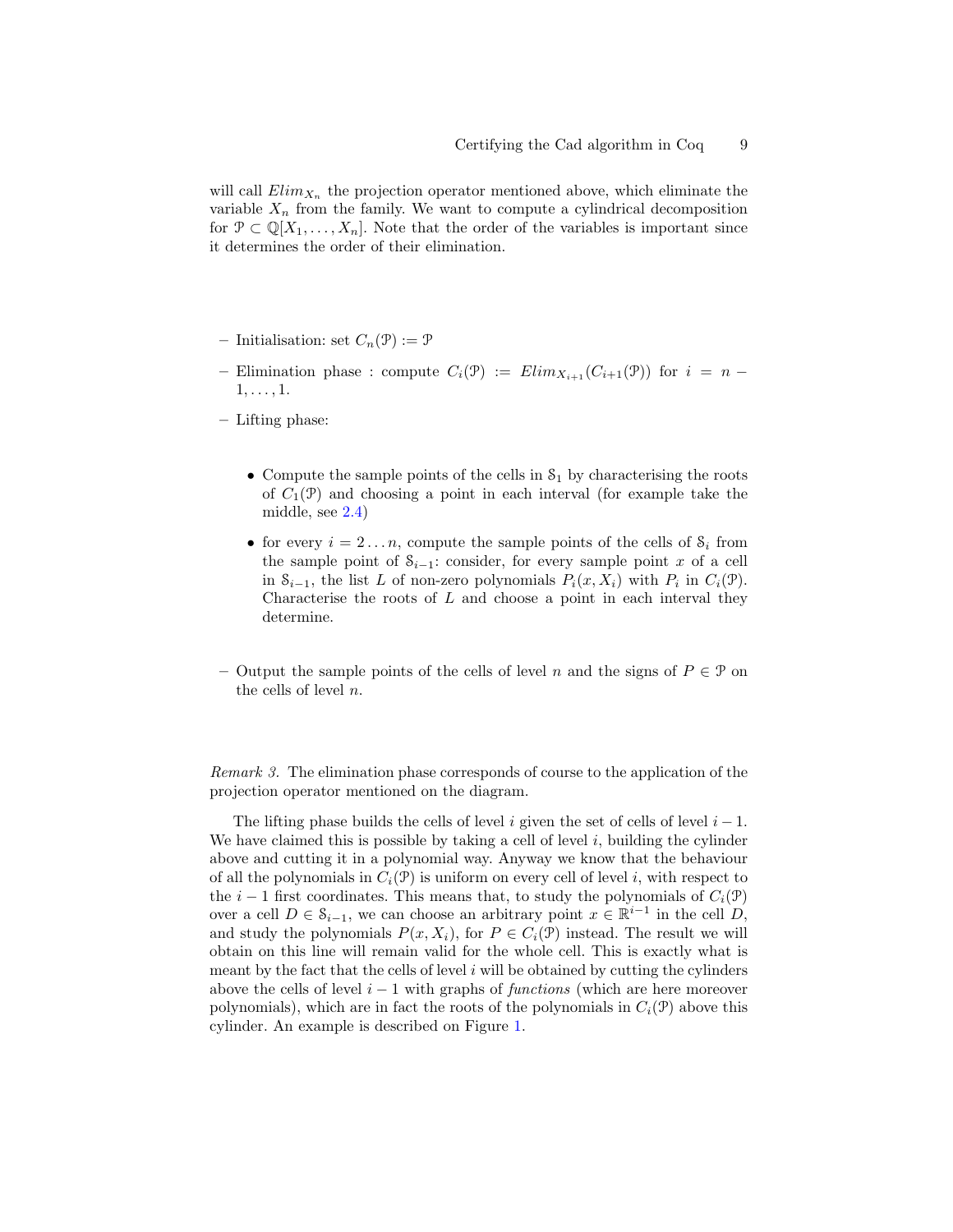

<span id="page-9-0"></span>Fig. 1. On the right, the interval cannot be a cell of level one:  $P(x, Y)$  has two roots,  $P(x', Y)$  has no root,  $P(x'', Y)$  has a single root. On the left it can be a cell.

## 3.2 The elimination phase

The elimination phase makes a heavy use of the subresultants coefficients. We will here define these quantities and explain where they occur.

Definition 5 (Sylvester-Habicht matrix, subresultant coefficient).

Let D be an integral domain and  $P = p_n X^n + ... p_0$  belongs to  $D[X]$  with  $p_n \neq 0$  and  $Q = q_m X^m + \ldots q_0$  belongs to  $D[X]$  with  $q_m \neq 0$ .

The matrix  $SH_j(P,Q)$  of  $X^{q-j-1}P, \ldots, P, Q, \ldots, X^{p-j-1}Q$  in the monomial basis of  $D[X]$  is called the j<sup>th</sup>-Sylvester-Habicht matrix of P and Q.



The j<sup>th</sup> signed subresultant coefficient denoted by  $sr_j(P,Q)$  is the determinant of the square matrix obtained by taking the first  $n + m - 2j$  columns of  $SH<sub>i</sub>(P,Q).$ 

Remark 4. Subresultants coefficients can also be defined as the leading coefficients of the so-called subresultant polynomials and this is used for an efficient, recursive computation of these coefficients. Anyway the definition we give here is equivalent and more concise, if not algorithmic.

Subresultants polynomials have been extensively studied (see for example [\[14\]](#page-17-10)) and there is a wide range of possible definitions, inducing various algo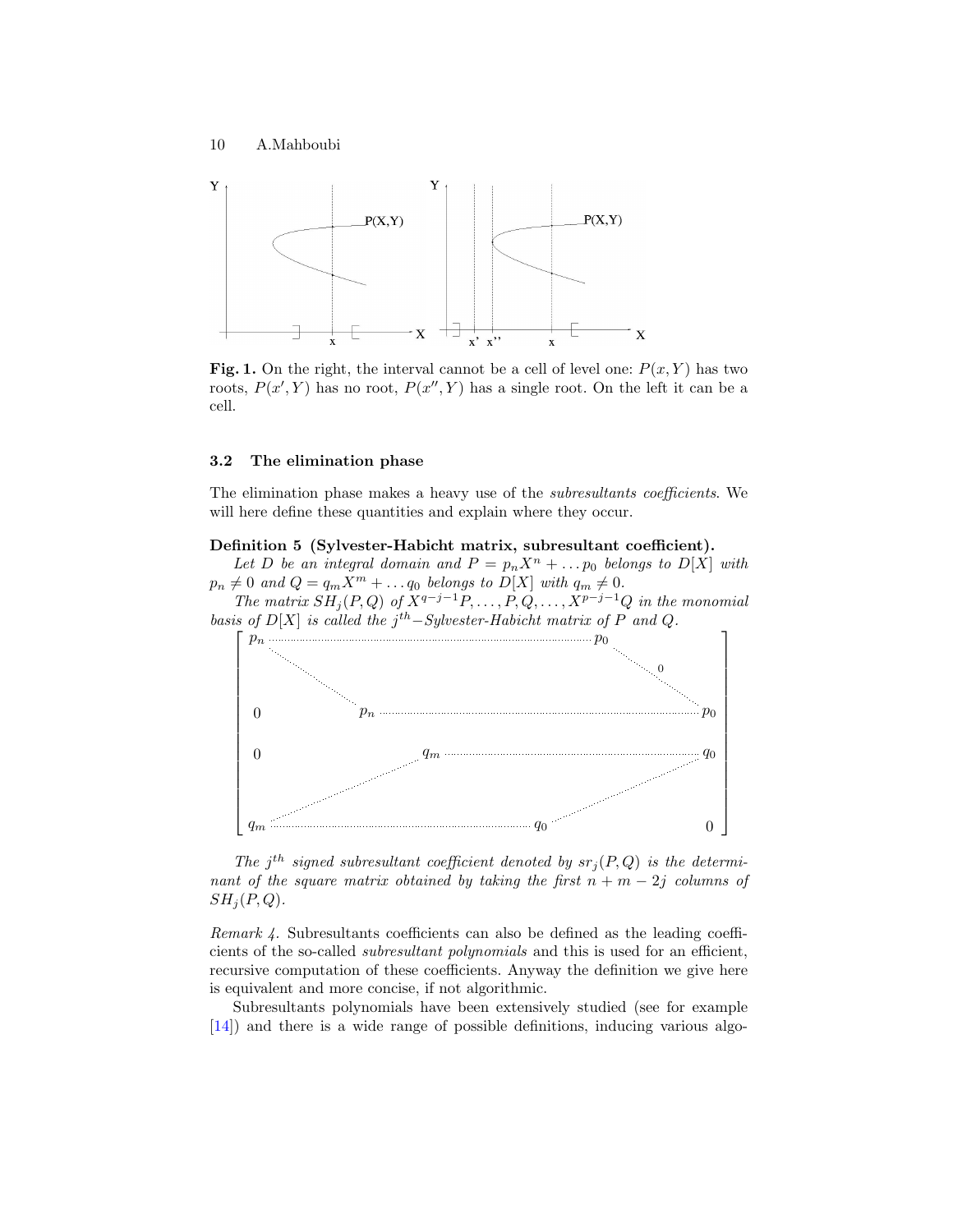rithms of computations. For a detailed description of the algorithms we have implemented for the computation of subresultants, again refer to [\[13\]](#page-17-9).

We also define the set of truncations  $Tru(Q)$  of a polynomial  $Q \in \mathbb{Q}[X_1, \ldots, X_n]$ as a finite subset of  $\mathbb{Q}[X_1, \ldots X_{n-1}][X_n]$  as follows :

- if the leading coefficient of Q is an element of  $\mathbb{Q}$ , then  $Tru(Q) = \{Q\}$
- else  $Tru(Q) := \{Q\} \cup Tru(Q locef_{X_k}(Q)X_k^{deg_{X_k}(Q)}$  $\binom{deg_{X_k}(\mathcal{Q})}{k}$

Now we are ready to define the projection operator.

Definition 6 (Projection operator). Consider a finite family  $\mathcal{P} \subset \mathbb{Q}[X_1,\ldots,X_{n-1}][X_n]$ . Elim $_{X_n}(\mathcal{P})$  is the list of the following polynomials, when they are not in  $\mathbb{Q}$ :

$$
- srj(R, \frac{\partial R}{\partial X_k}) for P \in \mathcal{P}, \quad deg_{X_k}(P) = p \ge 2, \quad R \in Tru(P),
$$
  
\n
$$
j = 0 \dots deg_{X_k}(R) - 2
$$
  
\n
$$
- srj(R, S) for P, Q \in \mathcal{P}, \quad R \in Tru(P), \quad S \in Tru(Q),
$$
  
\n
$$
j = 0 \dots min(deg_{X_k}(R), deg_{X_k}(S)) - 1
$$
  
\n
$$
- locef(R) for P \in \mathcal{P}, \quad R \in Tru(P).
$$

Subresultants coefficients of couples of polynomials and of polynomials with their derivatives keep the necessary information while projecting. Adding the truncations is necessary to deal with the cells where certain leading coefficients of some polynomials are vanishing.

#### 3.3 The lifting phase

For the lifting phase, given a point  $x \in \mathbb{Q}[X_1, \ldots, X_{i-1}]$  in a cell of level  $i-1$ , we study the polynomials of the family  $C_i(\mathcal{P})$  over the real line above x, that is to say, for each  $P \in C_i(\mathcal{P})$  we study the sign of  $P(x, X_i)$ .

For the univariate case, it was convenient to isolate a root of the family by an interval with rational endpoints. What generalises this is an isolating parallelepiped.

Definition 7 (Isolating parallelepiped). A parallelepiped isolating  $z = (z_1, \ldots, z_i) \in \mathbb{R}^i$  is a list:

$$
(\mathfrak{T}_1,I_1),\ldots(\mathfrak{T}_i,I_i)
$$

where :

- $-\mathcal{T}_1 \in \mathbb{Q}[X_1], \ldots \mathcal{T}_k \in \mathbb{Q}[X_1, \ldots, X_k].$
- $I_1$  is a closed interval with rational endpoints or a rational containing the root  $z_1$  of  $\mathfrak{T}_1$  and no other root of  $\mathfrak{T}_1$ .
- $I_2$  is a closed interval with rational endpoints or a rational containing the root  $z_2$  of  $\mathcal{T}_2(z_1, X_2)$  and no other root of  $\mathcal{T}_2(z_1, X_2)$

 $-$  . . .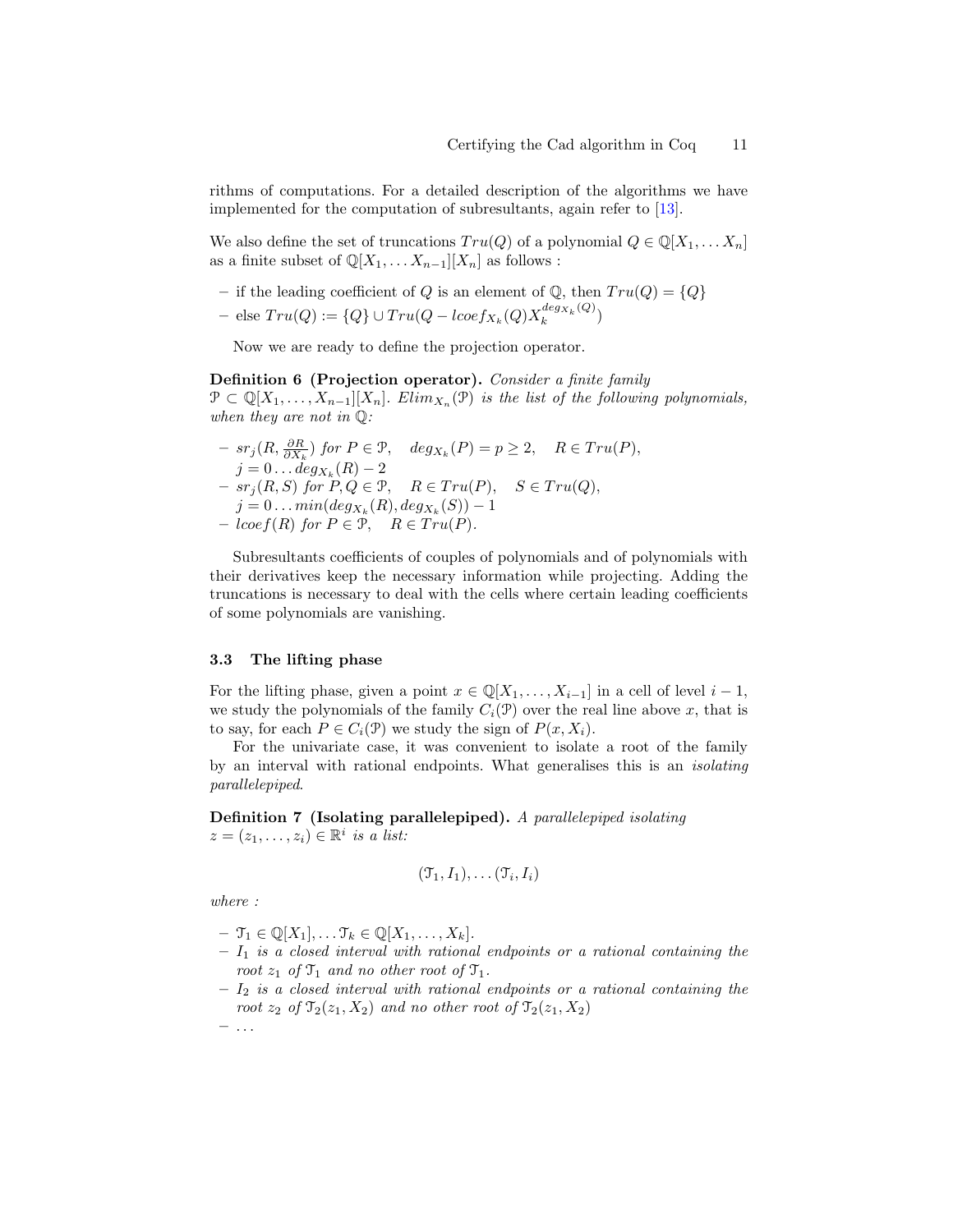$-I_k$  is a closed interval with rational endpoints or a rational containing the root  $z_k$  of  $\mathfrak{T}_k(z_1,\ldots,z_{k_1},X_k)$  and no other root of  $\mathfrak{T}_k(z_1,\ldots,z_{k_1},X_k)$ .

In order to build a set of relevant isolating parallelepipeds, we are going to use polynomials from the successive cylindrifying families we have computed. To compute the set of rational intervals of the parallelepiped, we will need, just like in the univariate case, to compute signs and check existence of roots, but for polynomials with *algebraic coefficients*, the  $P(x, X_i)$  with  $P \in C_i(\mathcal{P})$ .

There are two arguments allowing us to do so. First, we know how to compute the sign of a univariate polynomial at a root of an other one (see [2.4\)](#page-5-0). Then, we know how to compute this sign, using only the *coefficients* of the first polynomial (see [2.3\)](#page-3-0). It is hence possible to isolate the roots of a  $P(x, X<sub>i</sub>)$  with  $P \in C_i(\mathcal{P})$  using recursive calls to the univariate procedure. In fact these calls will be performed by the two recursively defined functions:

- Real triangular isolation: Given a parallelepiped isolating  $z \in \mathbb{R}^k$  and a non zero polynomial  $P \in \mathbb{R}[X_1, \ldots, X_{k+1}],$  computes a parallelepiped isolating  $(z, y)$  for each y root of  $P(z, X_{k+1})$ .
- Sign at an isolated point: Given a parallelepiped isolating  $z \in \mathbb{R}^k$  and a non zero polynomial  $P \in \mathbb{R}[X_1, \ldots, X_k]$ , computes the sign of P at z, and possibly an other (refined) parallelepiped isolating z.

Once these tools are available, it is possible to perform all the computations analogous to the ones in the univariate case, namely:

- Comparison at an isolated point: Given a parallelepiped isolating  $z \in \mathbb{R}^{k-1}$ and two polynomials  $P, Q \in \mathbb{Q}[X_1, \ldots, X_k]$ , computes a parallelepiped isolating each  $(z, y)$  for y a root of  $P(z, X_k)$  (resp.  $Q(z, X_k)$ ), and the sign of  $Q(z, y)$  (resp.  $P(z, y)$ )
- *Triangular sample:* Given a parallelepiped isolating  $z \in \mathbb{R}^{k-1}$  and a family of polynomials  $\mathcal{P} \in \mathbb{Q}[X_1,\ldots,X_k]$ , computes parallelepipeds isolating the roots of the non zero polynomials in  $\mathcal{P}(z, X_k)$ , an element of Q smaller and an element greater than all these roots, and all the signs of the elements of  $\mathcal{P}(z, X_k)$  at the roots computed.

Then the lifting phase is only a combination of the previous functions : computing a set of sample points for  $C_1$  is only applying the univariate algorithm  $2.4.$  To compute a triangular sample at level  $n$ , compute a triangular sample at level  $n-1$ . For every parallelepiped isolating a root x, compute the list L of non zero polynomials  $P(x, X_n) \in \mathcal{C}_n$  using Sign at an isolated point. Then run Triangular sample for L and x.

## 4 Example

We try to give an idea of the geometrical behaviour of the method, by unfolding the computations over a small (simple) example. Here we consider the family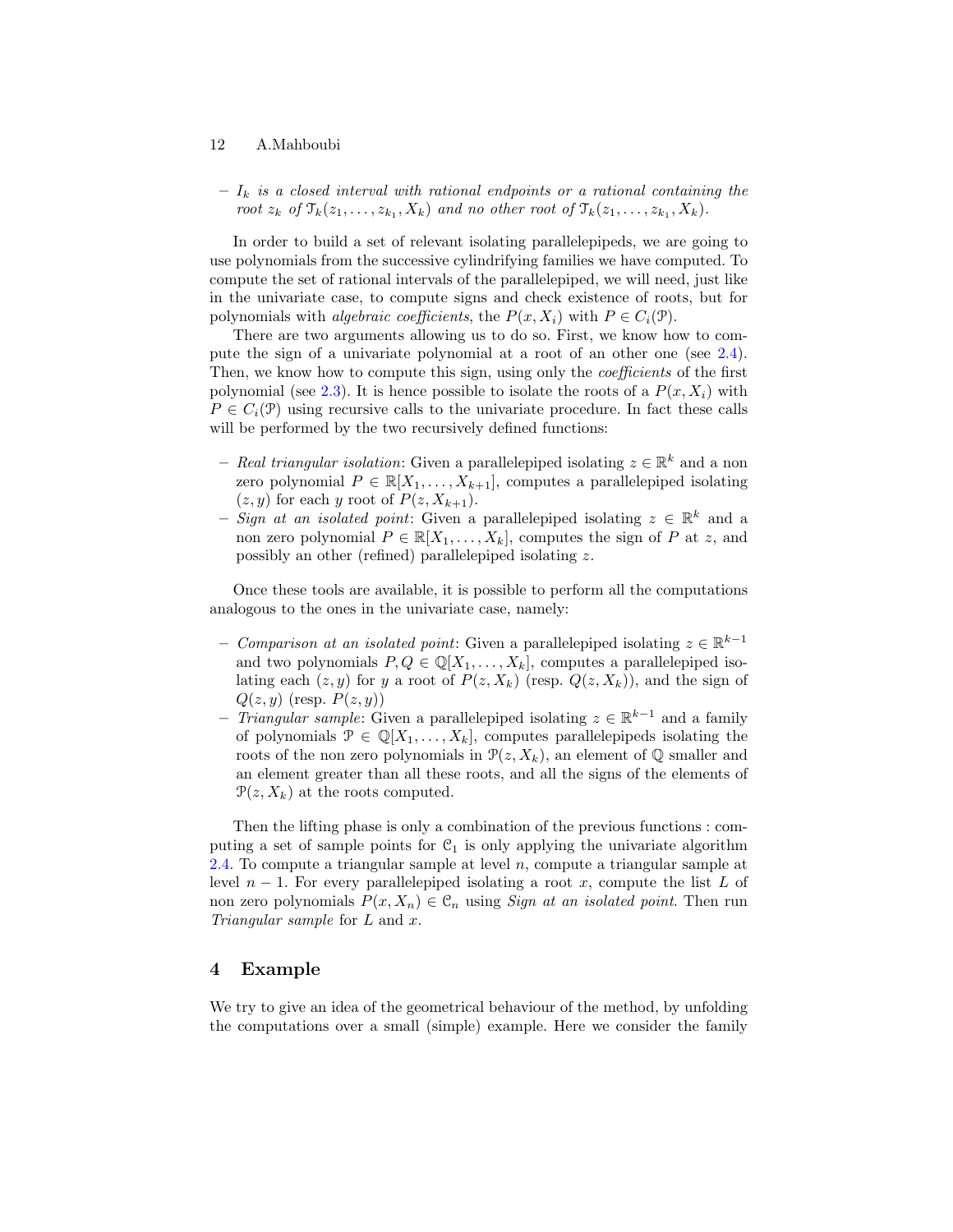with only one polynomial  $\mathcal{P} := \{X^2 + Y^2 - 1\} \subset \mathbb{Q}[X, Y]$ , whose set of roots is the unit circle in the plane.

First, we compute the successive cylindrifying families. Here there are only two such families, as two variables are involved.

 $- C_2(\mathcal{P}) = \{X^2 + Y^2 - 1\}$  $-$  C<sub>1</sub>(P) = { $X^2-1$ } (no relevant truncation, only one subresultant coefficient)

Now let us begin the lifting phase. The sample of points for cells of level 1 will consist in 5 points : the two roots of  $X^2 - 1$  and one point in each interval they determine. Let us first suppose that the dichotomy process has allowed to find the exact value of the roots  $-1$  as a single point and isolated 1 by the interval  $\left[\frac{1}{2}, \frac{3}{2}\right]$ . This is not realistic, considering the symmetry of the problem, but this will enable us to study both configurations which can be encountered.

Then the triangular sample at level 1, labelled with the sign of the polynomial in  $C_1(\mathcal{P})$  can be:

$$
(\{-2\}, +), \; (\{-1\}, 0), \; (\{0\}, -), \; (\lfloor \frac{1}{2}, \frac{3}{2} \rfloor, 0), \; (\{2\}, +)
$$



Fig. 2. Cells of level 1 for the unit circle

Nota that these cells of level one are what we have called before parallelepipeds (of level one). Now we have to lift again, to build cells of level 2. We will consider the cell of level 1 one after the other and for each one study the polynomial in  $C_2(\mathcal{P})$  on the real line above the sample point.

 $-$  Above  $-2$ :  $P(-2, Y) = Y^2 + 3$  has a constant positive sign.

 $\pi$ 

Check that a real line above any point of this cell will never meet the circle. The half plane  $\{(x, y) \mid x < -1, y \in \mathbb{R}\}\)$  is a single cell.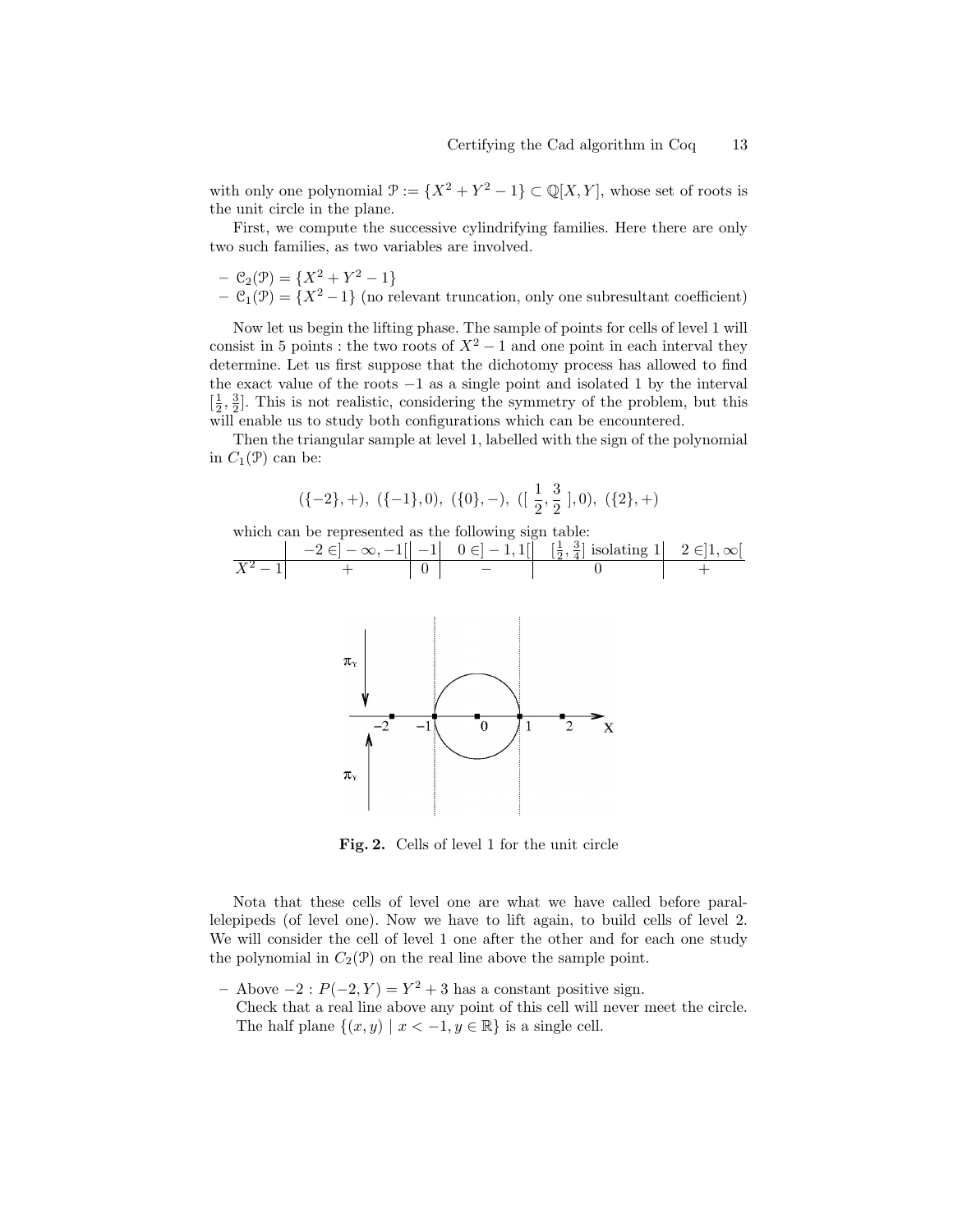- The same above 2. The half plane  $\{(x, y) | x > 1, y \in \mathbb{R}\}\)$  is a single cell.
- − Above  $-1$ :  $P(-1, Y) = Y^2$  has a single root 0. There are three cells of level 2 above this cell of level 1 : two half-lines  $\{(x, y) | x = -1, y < 0\}$  and  $\{(x, y) | x = -1, y > 0\}$  and one reduced to a single point  $\{ (-1, 0) \}$ . Check this line meets the circle at a single point.
- The same above 1, replacing −1 by 1, but computations are differents, since we do not know the exact value of the root (which is in fact 1). We have to study  $P(z, Y) = Y^2 + (z^2 + 1)$  where z is the only root of  $X^2 + 1$ . For this we have to compute the coefficients of  $P(z, Y)$  in various Bernstein basis, and the count the sign changes. But coefficients of  $P(z, Y)$  will be polynomials in  $X$  evaluated at  $z$ . Computing the sign of such a coefficient will only be computing the sign of a polynomial at the isolated root z of  $X^2 - 1$ . And this is possible using the univariate algorithm. Here computations are even simpler because we already know that  $z^2 - 1$  is 0, by its definition.
- Above  $0: P(0, Y) = Y^2 1$ , just like in the case of the cell  $\{-1\}$  we will Above  $0: P(0, Y) = Y^2 - 1$ , just like in the case of the cell  $\{-1\}$  we will<br>find five cells of level  $2: \{(x, y) | y < \sqrt{1-x^2}\}, \{(x, y) | y > \sqrt{1-x^2}\}$ ,  $\{(x, y) | y =$ √ or level 2 : { $(x, y)$  |  $y <$ <br> $\overline{1-x^2}$ }, { $(x, y)$  |  $y = -\sqrt{}$  $\overline{1-x^2},$

These 13 cells are described on figure [3.](#page-13-0)



<span id="page-13-0"></span>Fig. 3. Cells of level 2 for the unit cercle

## 5 Formalization and efficiency

Programming such an algorithm demands a special care in the implementation of the basic objects and operations : this is common sense. Anyway this is all the more true when we are programming inside a system like the Coq system, in which computations are made using the reduction machine of the system, without possibility of using machine integers (we will discuss this point in [5.2\)](#page-15-0). In this section, we present our choices for representations of the basic objects manipulated by the algorithm : polynomials and rational numbers.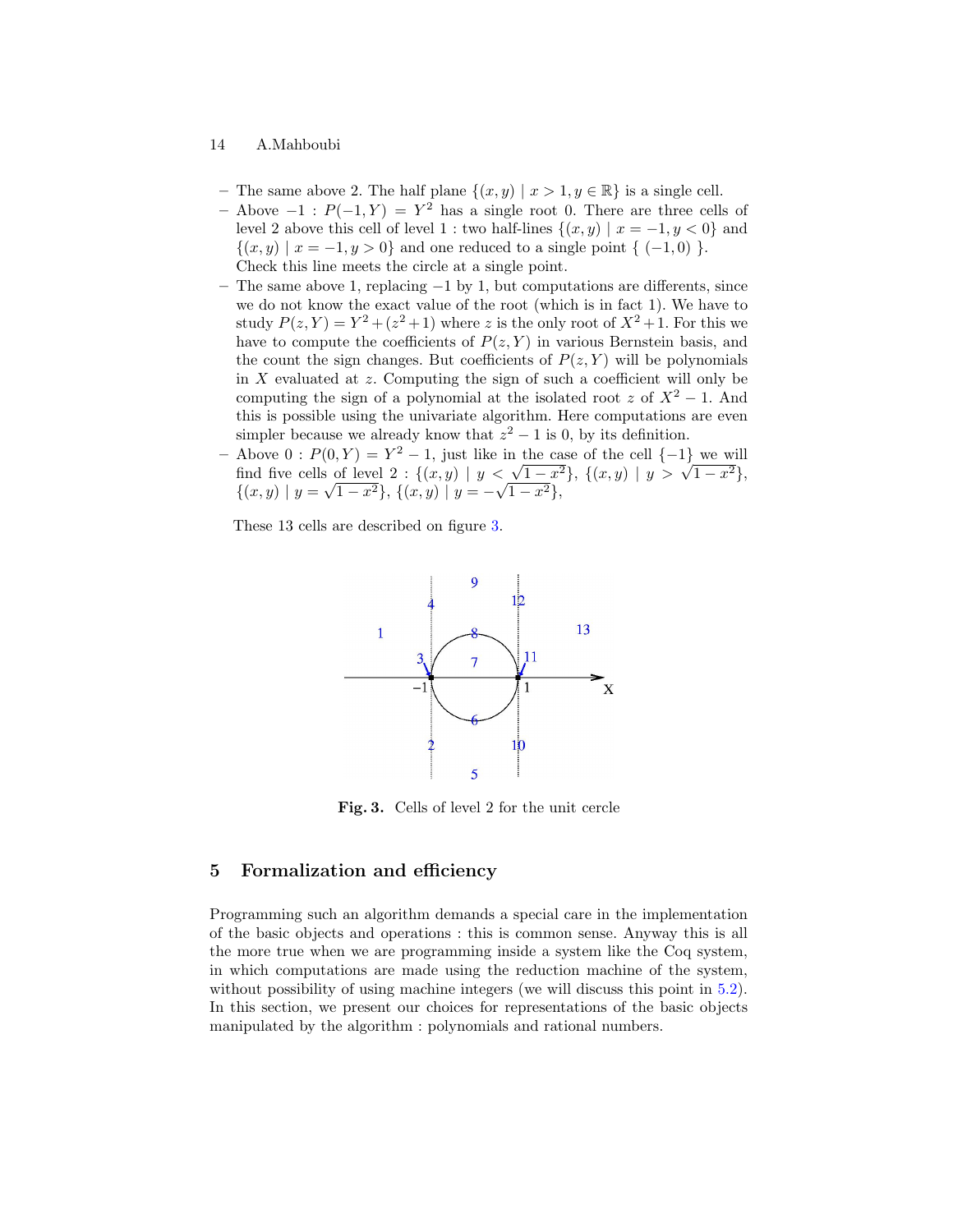## 5.1 Implementation of multivariate polynomials

The set  $D[X_1, \ldots, X_n]$  of multivariate polynomials with coefficients in a set D will be built recursively from the construction of univariate polynomials, thanks to the isomorphism  $D[X_1, \ldots, X_n] \equiv D[X_1, \ldots, X_{n-1}][X_n]$ .

Univariate polynomials over a set of coefficient  $D$  a represented in *sparse* Horner form.

#### **Definition 8** (sparse Horner form). A polynomial in sparse Horner form is:

- either a constant polynomial
- $-$  or of the form  $PX^i + c$ , where  $c \in D$  is a constant,  $i \in \mathbb{N}^*$  is called the power index, and P is a polynomial in sparse Horner form.

This inductive definition can be declared in the Coq system by the following instruction:

| Inductive Pol1 $(D:Set)$ : Set :=           |                        |
|---------------------------------------------|------------------------|
| $ $ Pc : D $\rightarrow$ Pol1 D             | $(*$ Constant $*)$     |
| $ $ PX : Pol1 D -> positive -> D -> Pol1 D. | $(*$ Non constant $*)$ |

Then the set of polynomials with  $n$  (ordered) variables is represented by a dependent type (depending on  $n$  the number of variables), which is the application of Pol1 to the set of polynomials with  $n$  variables.

Remark 5. The power index intends to avoid the holes in the representation of polynomial introduced by the jumps in degree in the ordered lists of its monomials.

Yet another kind of holes arise with the recursive representation of multivariate polynomials: holes in variables. For example the representation of  $X_1$  as an element of  $D[X_1] \dots [X_{100}]$  will be term of depth 100, first nesting 99 constructors of constant polynomials Pc, then building PX 1 1 0. This can be solved by dropping the idea of a type depending on the number of variables and adding an extra constructor which allows to inject of polynomial in  $D[X_1 \ldots X_n]$  in any  $D[X_1 \ldots X_m]$  with  $n < m$ .

This would lead to the following inductive definition:

|                     | Inductive Pol $(D:Set)$ : Set := |                                                                      |                |  |
|---------------------|----------------------------------|----------------------------------------------------------------------|----------------|--|
| $ $ Pc : D -> Pol D |                                  |                                                                      | (* Constant *) |  |
|                     |                                  | Pinj : Pol D -> positive -> Pol D (* Injection of non constant *)    |                |  |
|                     |                                  | $ $ PX : Pol D -> positive -> Pol D -> Pol D. $(*$ Non constant $*)$ |                |  |

Anyway, this representation, which was really a keystone in [\[15\]](#page-17-11) because of its compactness, turns out not to be so convenient in our case. We have here lost the indication of the number of variables of a polynomial on its type : it has to be computed. Since the algorithm described above is recursive in the number of variables of the polynomials considered and since the descending phase consists in eliminating successively the variables, using this representation would lead to extra computations each time we will have to check that a polynomial is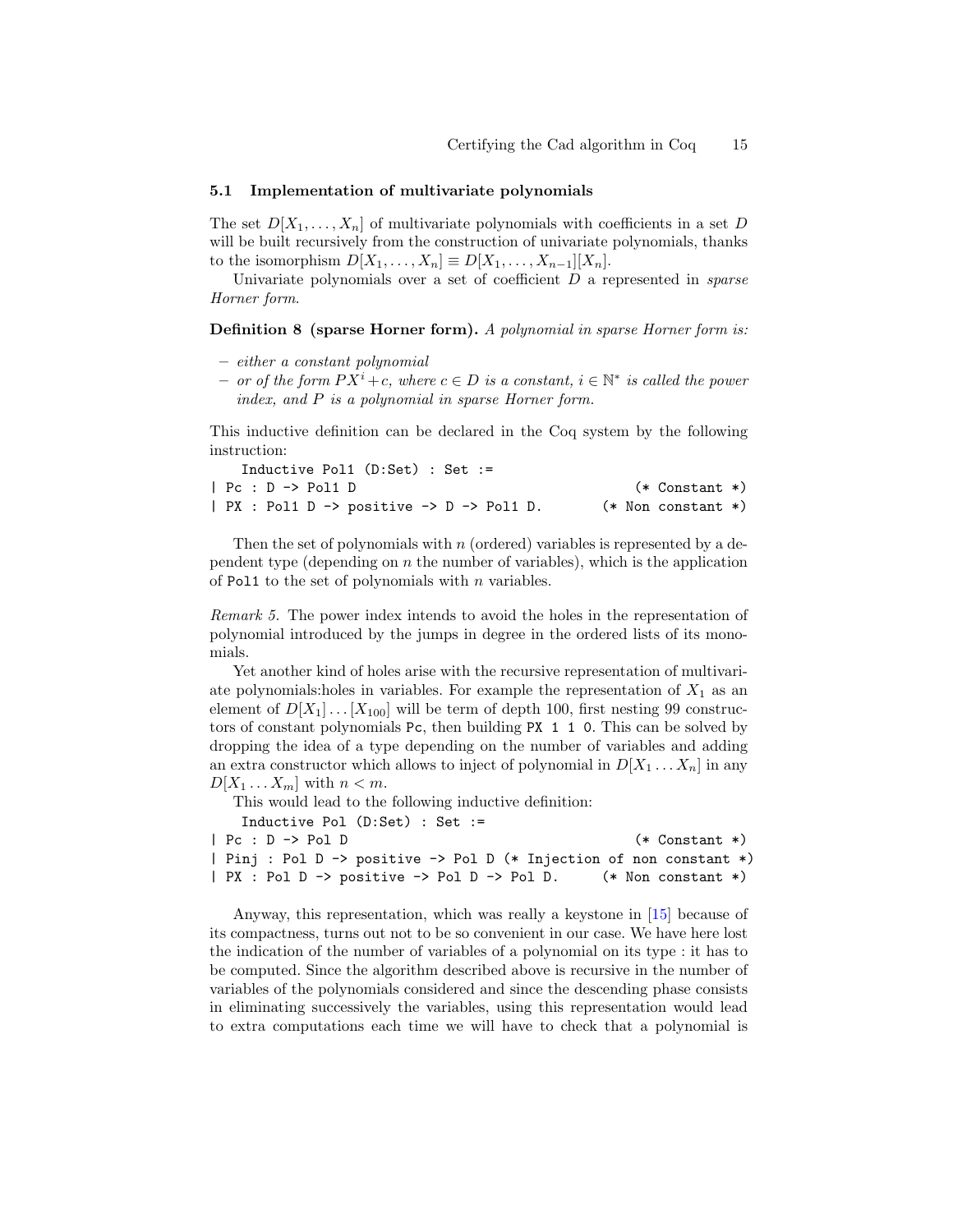constant. Moreover this will demand extra lemmas and checks for the correction proofs of the operations.

On the other hand, the complexity of the algorithm, which is doubly exponential in the number of variables, will not allow to deal with a number of variables legitimating this representation.

An element of type Pol1 is not always in normal form : there can be head zeros and there can also be several choices for the value of the power index. Anyway, the most compact representation of a polynomial, deleting all the irrelevant leading zeros and always choosing the biggest possible value for the power index is such a normal form.

Instead of using a normalisation function, which would introduce an extra cost to all the operations, we will always consider that arguments of the operations are always in normal form and program operations which maintain this invariant.

For this purpose we will use a function mkPX, which can be seen as an intelligent constructor, and which builds a polynomial  $PX^{i} + c$  in normal form when given in argument  $P$  a polynomial in normal form,  $i$  a power index and  $c$ a constant. This intelligent constructor will be used to perform each time it is needed cheap local normalisations.

In our formalisation of polynomials, we require an integral domain as a set of coefficients. An integral domain is a ring equipped with a partial binary division operation. Then it is possible to program the operations needed to equip the set of univariate polynomials over an integral domain with the structure of an integral domain. We also implement the basic tools required by the algorithm : evaluation, derivative, subresultant polynomials, greatest common divisor,...

#### <span id="page-15-0"></span>5.2 Computing with rational numbers

We have chosen to abstract the representation of rational numbers for this development. We can program the extended signature needed for such an implementation of rationals and let the user choose the one he wants to compute with. This allows to test the efficiency of the computations according to the choices made for the operations over rational numbers.

For example if we chose to represent rational numbers as couples of  $\mathbb{Z} \times$ N ∗ , shall we always normalise the fractions (this would lead to numerous gcd computations) or wait until the bitsizes of the numerator or denominators reach a certain size?

Rational numbers as fractions are implemented in Coq using binary integers. This means that computations with the reduction machine of Coq are made using basis 2. This is far from the efficiency provided by the use of machine integers, like it is the case in computer algebra systems. The Coq system does not provide machine integers, anyway it should be possible to implement them within the system and to extract this implementation to the BingInts of Objective Caml [\[16\]](#page-17-12), using Coq's extraction feature. This is an ongoing work by Benjamin Grégoire and Laurent Théry.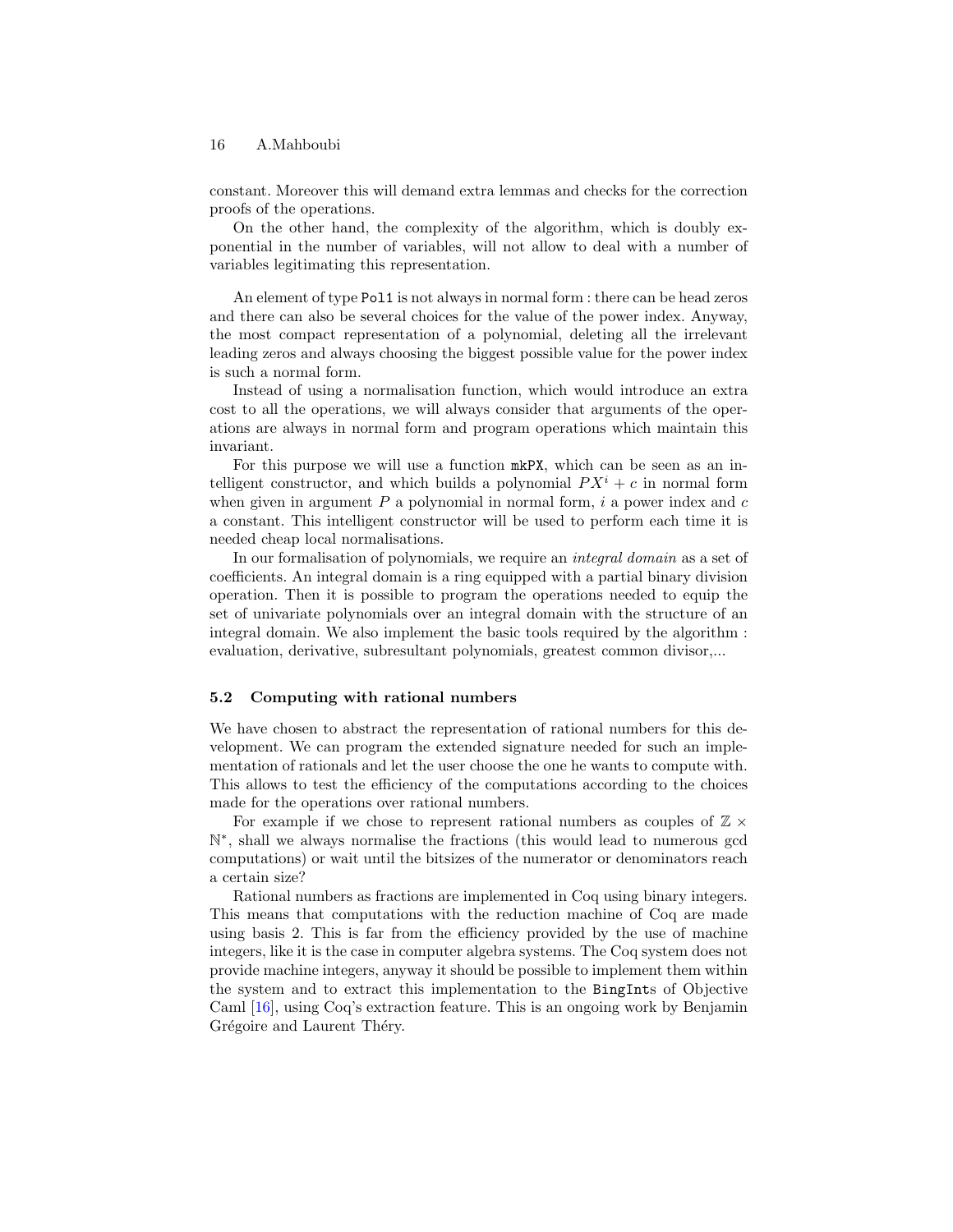Another implementation which could turn out to be efficient in the case of this decision procedure would be rational numbers with lazy computations. In fact, each time we evaluate polynomials at some rational numbers, we are never interested in the exact value of the result be only in its sign. This should be the typical field of application of a lazy arithmetic of rational numbers, like the Stern-Brocot implemented in Coq by Milad Niqui (see [\[17\]](#page-17-13)).

At the present time, we have tested the two first possibilities, and the partial normalisation of fraction is the most efficient. We have also extracted our development with the implementation of machine integers. Still this development it not yet stabilised.

We have not yet been able to test the lazy arithmetic described in [\[17\]](#page-17-13) because one primitive function remains to be implemented for the rational signature to be completed but we hope we will be able to test it soon.

## 6 Conclusion

At the present time, we have completely implemented the univariate algorithm, as well as the algorithm of computation of subresultant polynomials in the Coq system. Since subresultants are the most intricate part of the multivariate case, finishing the implementation should not raise further significant difficulty. We have always tried to program in an efficient way, in order to be able to test significant examples, but without doing too much tricky optimisations before having proved the correction of procedures. Due to the many tools needed for this procedure, this already provides a Coq toy- computer algebra systems for symbolic computations over polynomials

This implementation is modular, parametrised by the implementation of rational numbers. This has been done on purpose to be able to test various possibilities and to rely on powerful available rational arithmetics by extraction of the program.

This parametrisation, as well as the recursive structure of the algorithm is implemented with Coq records. The module system of Coq does not allow to build recursive modules, but this can be mimicked with records and fixpoints.

Now we are ready to start the most important part of the work : building the proofs of correction of the algorithms used.

# References

- <span id="page-16-0"></span>1. Barras, B., Boutin, S., Cornes, C., Courant, J., Filliâtre, J.C., Giménez, E., Herbelin, H., Huet, G., Muñoz, C., Murthy, C., Parent, C., Paulin, C., Saïbi, A., Werner, B.: The Coq Proof Assistant Reference Manual Version 8.0. Institut National de Recherche en Informatique et en Automatique. (2004) http://coq.inria.fr/.
- <span id="page-16-1"></span>2. Grégoire, B., Leroy, X.: A compiled implementation of strong reduction. In: International Conference on Functional Programming 2002, ACM Press (2002) 235–246
- <span id="page-16-2"></span>3. Tarski, A.: A Decision Method for Elementary Algebra and Geometry. The RAND Corporation, Santa Monica. U.S. Air Force Project RAND, R-109. (1948)